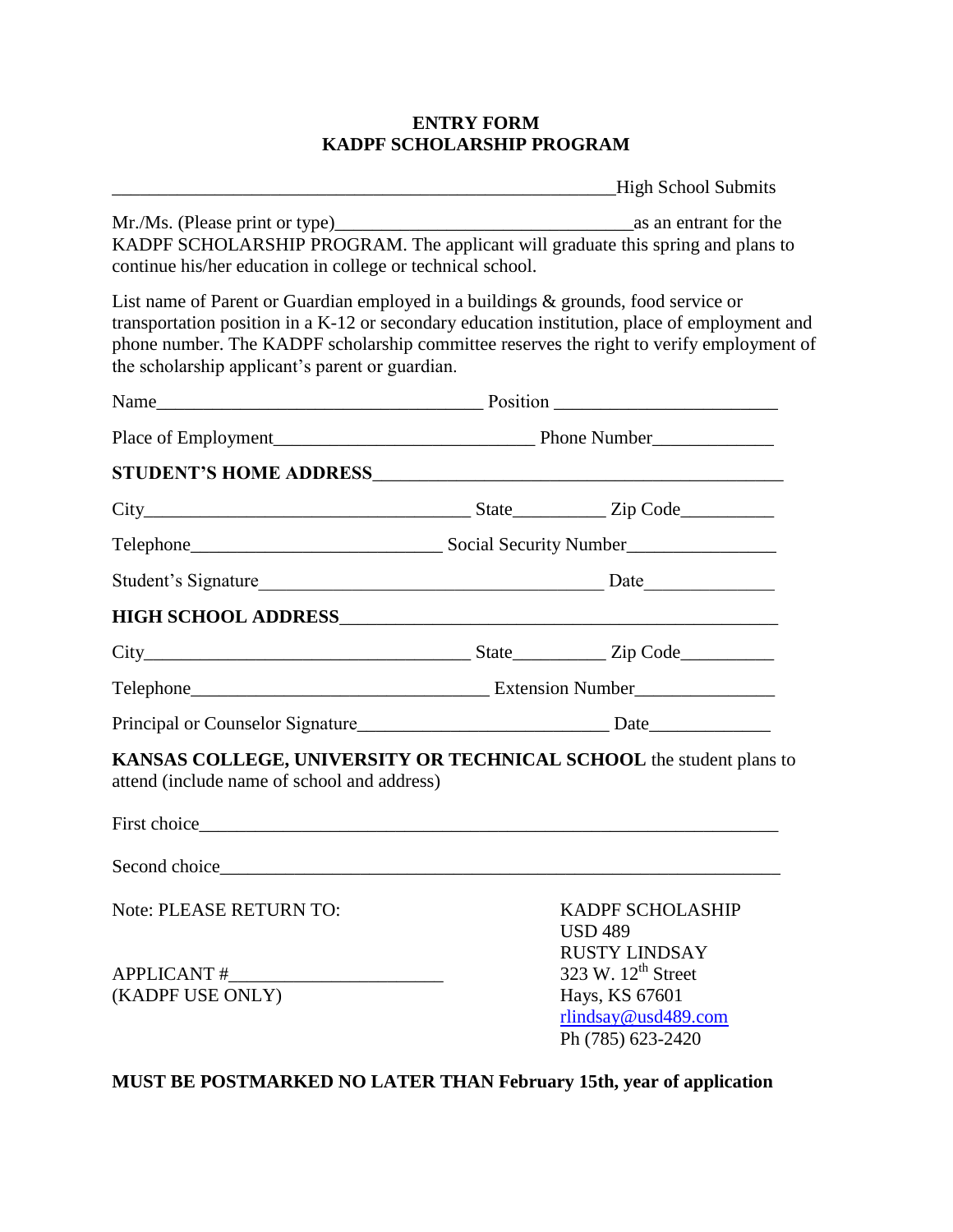#### **OBJECTIVE CRITERIA LIST KADPF SCHOLARSHIP PROGRAM**

Parts I, II and III of this form are to be completed by the applicant's principal or counselor. Parts IV, V and VI are to be completed by the applicant. These pages, along with the Entry Form, must be returned to: KADPF, USD 489, Rusty Lindsay, 323 W.  $12^{th}$  Street, Hays, KS 67601.

(Please type or print legibly.)

I. College entrance examination score (ACT or SAT) Note: Please circle the type of examination taken.

ACT composite score or SAT Combined score

- II. Student's cumulative high school grade point average (GPA) Excluding spring semester senior year.
- Letter Letter **Letter** (Junior year) (Grade)(Senior 1st Semester) (Grade)  $(\_$  $(\_\_)(\_\_)(\_\_)(\_\_)(\_\_)(\_\_)(\_\_)(\_\_)(\_\_))$ (\_\_\_\_\_\_\_\_\_\_\_\_\_\_\_\_\_\_\_\_\_\_\_\_\_\_\_\_)(\_\_\_\_\_ )( \_\_\_\_\_\_\_\_\_\_\_\_\_\_\_\_\_\_\_\_\_\_\_\_\_\_\_)( \_\_\_\_\_)  $)(\quad)$  (  $($  )( )(  $)$   $($   $)$   $($   $)$   $($   $)$ (\_\_\_\_\_\_\_\_\_\_\_\_\_\_\_\_\_\_\_\_\_\_\_\_\_\_\_\_)(\_\_\_\_\_ )( \_\_\_\_\_\_\_\_\_\_\_\_\_\_\_\_\_\_\_\_\_\_\_\_\_\_\_)( \_\_\_\_\_) (\_\_\_\_\_\_\_\_\_\_\_\_\_\_\_\_\_\_\_\_\_\_\_\_\_\_\_\_)(\_\_\_\_\_ )( \_\_\_\_\_\_\_\_\_\_\_\_\_\_\_\_\_\_\_\_\_\_\_\_\_\_\_)( \_\_\_\_\_)  $(\_\_\_\_\_\_)(\_\_\_\_)(\_\_\_)(\_\_\_$ **NOTE ANY HONORS CLASSES:**\_\_\_\_\_\_\_\_\_\_\_\_\_\_\_\_\_\_\_\_\_\_\_\_\_\_\_\_\_\_\_\_\_\_\_\_\_\_\_\_\_\_\_\_\_\_\_\_ Principal or Counselor Signature: \_\_\_\_\_\_\_\_\_\_\_\_\_\_\_\_\_\_\_\_\_\_\_\_\_\_\_ Date\_\_\_\_\_\_\_\_\_\_\_\_\_ Note: PLEASE RETURN TO: KADPF SCHOLASHIP USD 489 RUSTY LINDSAY AP[PLICANT #\\_\\_\\_\\_\\_\\_\\_\\_\\_\\_](mailto:rlindsay@usd489.com)\_\_\_\_\_\_\_\_\_\_\_\_\_  $323$  W.  $12^{\text{th}}$  Street (KADPF USE ONLY) Hays, KS 67601 rlindsay@usd489.com Ph (785) 623-2420 Principal or Counselor Printed Name:
- III. Please list student's classes for terms indicated.

**MUST BE POSTMARKED NO LATER THAN February 15th, year of application**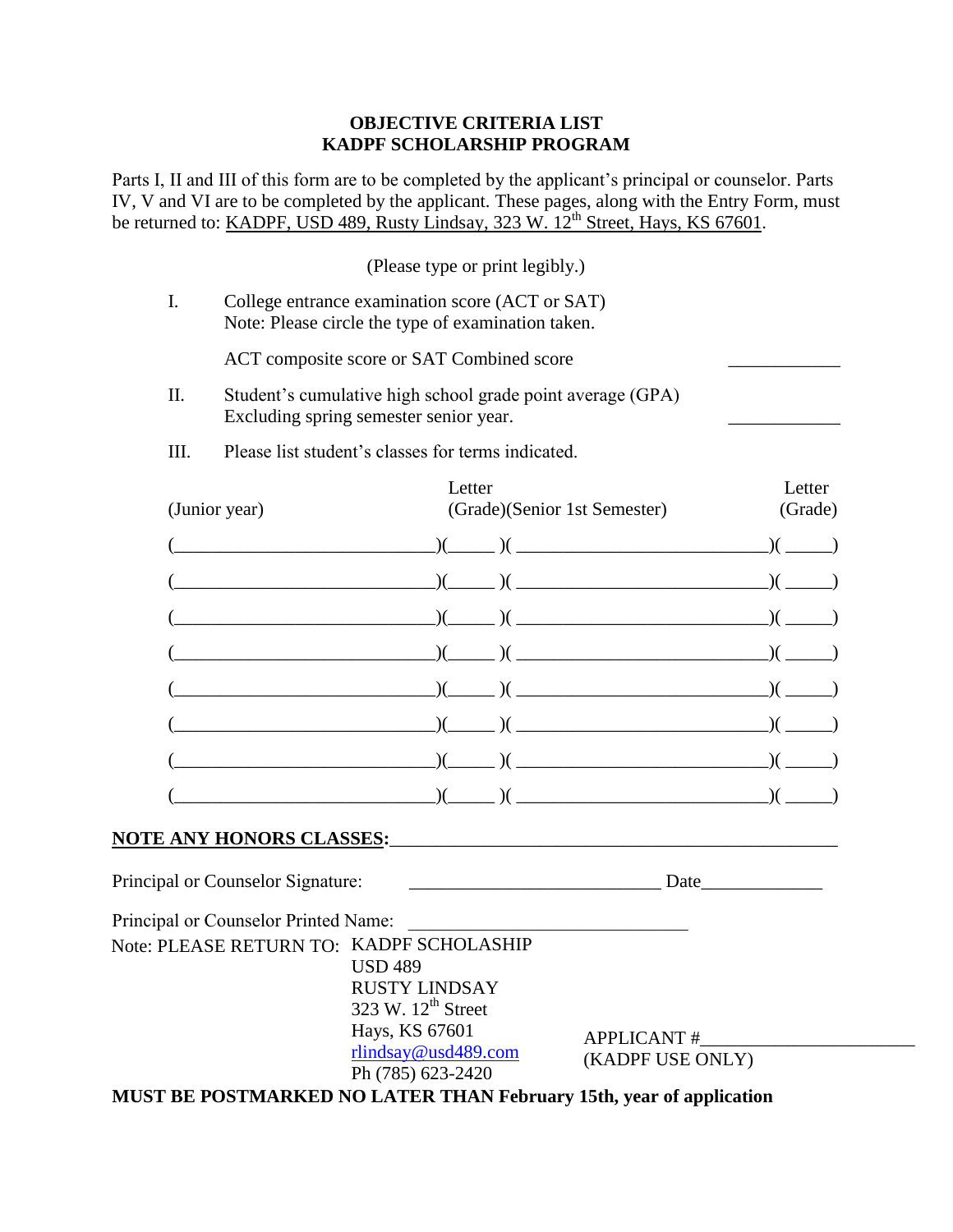# Page 2 APPLICANT # (KADPF USE ONLY)

## **Objective Criteria List**

IV. Financial Need – In the space provided, please indicate your family's adjusted gross income from tax return for year prior to application year.

\_\_\_\_\_\_under \$15,000 \_\_\_\_\_\_\$30,000 to \$35,000  $$15,000 \text{ to } $20,000$   $$35,000 \text{ to } $50,000$ \_\_\_\_\_\_\$20,000 to \$25,000 \_\_\_\_\_\_over \$50,000 \$25,000 to \$30,000 Total: number of family members living at home \_\_\_\_\_\_\_\_\_. Number of dependents in your parents' family, including yourself: Children\_\_\_\_\_\_\_\_\_\_ Ages\_\_\_\_\_\_\_\_\_\_\_\_\_\_\_\_\_# Attending College\_\_\_\_\_\_\_\_\_\_\_\_\_\_\_\_\_\_\_\_\_ Other financial considerations which need to be noted: \_\_\_\_\_\_\_\_\_\_\_\_\_\_\_\_\_\_\_\_\_\_\_\_\_\_\_\_\_\_\_\_\_\_\_\_\_\_\_\_\_\_\_\_\_\_\_\_\_\_\_\_\_\_\_\_\_\_\_\_\_\_\_ \_\_\_\_\_\_\_\_\_\_\_\_\_\_\_\_\_\_\_\_\_\_\_\_\_\_\_\_\_\_\_\_\_\_\_\_\_\_\_\_\_\_\_\_\_\_\_\_\_\_\_\_\_\_\_\_\_\_\_\_\_\_\_ V. Extracurricular Activities – Organizations and Clubs (Show years of involvement and indicate any office held.) \_\_\_\_\_\_\_\_\_\_\_\_\_\_\_\_\_\_\_\_\_\_\_\_\_\_\_\_\_\_\_\_\_\_\_\_\_\_\_\_\_\_\_\_\_\_\_\_\_\_\_\_\_\_\_\_\_\_\_\_\_\_\_ \_\_\_\_\_\_\_\_\_\_\_\_\_\_\_\_\_\_\_\_\_\_\_\_\_\_\_\_\_\_\_\_\_\_\_\_\_\_\_\_\_\_\_\_\_\_\_\_\_\_\_\_\_\_\_\_\_\_\_\_\_\_\_ \_\_\_\_\_\_\_\_\_\_\_\_\_\_\_\_\_\_\_\_\_\_\_\_\_\_\_\_\_\_\_\_\_\_\_\_\_\_\_\_\_\_\_\_\_\_\_\_\_\_\_\_\_\_\_\_\_\_\_\_\_\_\_ Honors and Awards\_\_\_\_\_\_\_\_\_\_\_\_\_\_\_\_\_\_\_\_\_\_\_\_\_\_\_\_\_\_\_\_\_\_\_\_\_\_\_\_\_\_\_\_\_\_\_\_ \_\_\_\_\_\_\_\_\_\_\_\_\_\_\_\_\_\_\_\_\_\_\_\_\_\_\_\_\_\_\_\_\_\_\_\_\_\_\_\_\_\_\_\_\_\_\_\_\_\_\_\_\_\_\_\_\_\_\_\_\_\_\_\_

 $\mathcal{L}_\text{max} = \mathcal{L}_\text{max} = \frac{1}{2} \sum_{i=1}^n \frac{1}{2} \sum_{i=1}^n \frac{1}{2} \sum_{i=1}^n \frac{1}{2} \sum_{i=1}^n \frac{1}{2} \sum_{i=1}^n \frac{1}{2} \sum_{i=1}^n \frac{1}{2} \sum_{i=1}^n \frac{1}{2} \sum_{i=1}^n \frac{1}{2} \sum_{i=1}^n \frac{1}{2} \sum_{i=1}^n \frac{1}{2} \sum_{i=1}^n \frac{1}{2} \sum_{i=1}^n \frac{1$ 

\_\_\_\_\_\_\_\_\_\_\_\_\_\_\_\_\_\_\_\_\_\_\_\_\_\_\_\_\_\_\_\_\_\_\_\_\_\_\_\_\_\_\_\_\_\_\_\_\_\_\_\_\_\_\_\_\_\_\_\_\_\_\_\_

\_\_\_\_\_\_\_\_\_\_\_\_\_\_\_\_\_\_\_\_\_\_\_\_\_\_\_\_\_\_\_\_\_\_\_\_\_\_\_\_\_\_\_\_\_\_\_\_\_\_\_\_\_\_\_\_\_\_\_\_\_\_\_\_

Community or Other Activities\_\_\_\_\_\_\_\_\_\_\_\_\_\_\_\_\_\_\_\_\_\_\_\_\_\_\_\_\_\_\_\_\_\_\_\_\_\_\_